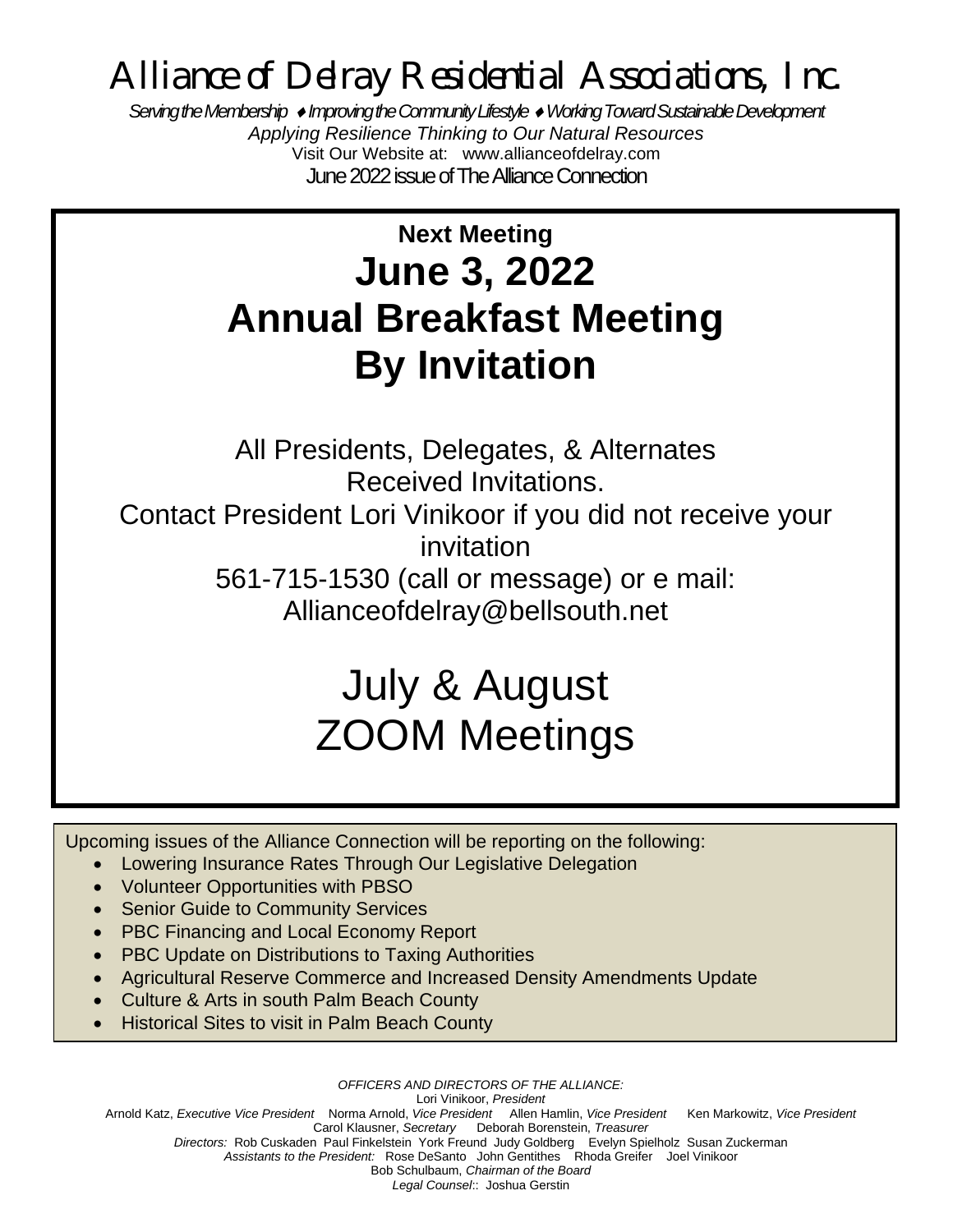

# **Your Orthopedic Care Destination**

Delray Medical Center is proud to be selected as a Blue Distinction Center for Spine Surgery and Knee & Hip Replacement by BlueCross BlueShield. As a nationally designated health care facility, Delray Medical Center passionately shows a commitment to delivering high-quality care, patient safety, and better health outcomes, based on objective measures developed with input from the medical community and leading accreditation and quality organizations.

#### **Blue Distinction Specialty Care Program** · Expertise in cervical & lumbar fusion,

- cervical laminectomy, and lumbar laminectomy/discectomy procedures
- . Specialty in total knee and total hip replacement surgeries
- Results in fewer patient complications and readmissions compared to other hospitals
- · All designated facilities must maintain national accreditation
- . Ambulatory Surgery Centers are required to have an advanced orthopedic certification

#### Learn more about your joint pain and how to treat it. Take our free hip and knee pain assessments at www.delraymedicalctr.com/health-assessments

Our patients have a choice, and they deserve to know how we rank against our peers when it comes to delivering high-quality, safe care with good outcomes.



Maggie GIII, Chief Executive Officer Palm Beach Health Network & Delray Medical Center

5352 LINTON BLVD., DELRAY BEACH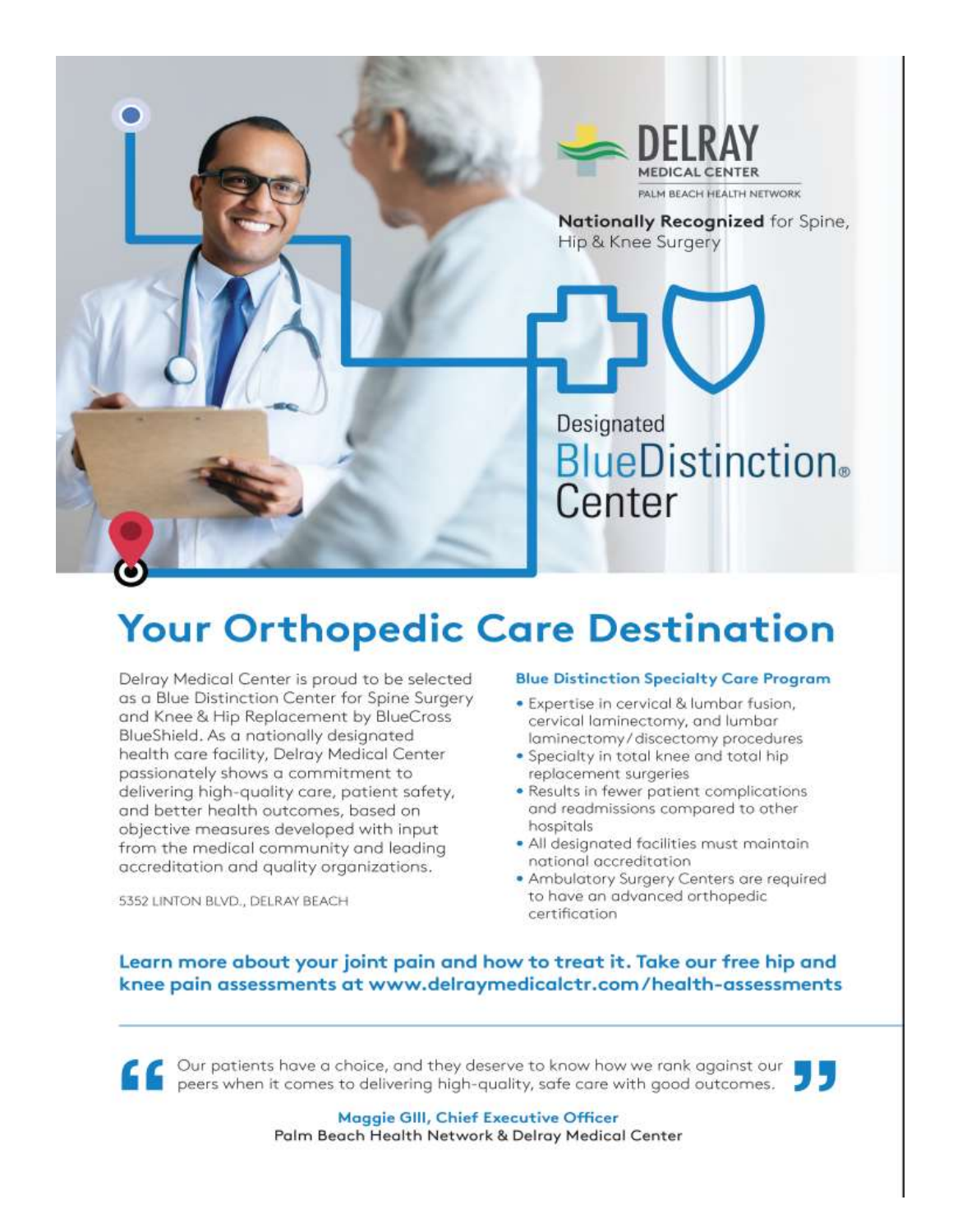### -Alliance Delivers

#### Alliance Supports the Brain Bowl

. The Brain Bowl is a non-profit organization dedicated to raise awareness and money for other community non-profits, which help families and individuals impacted with Alzheimer's, Parkinson's and Dementia.

The 2022 Brain Bowl was held in-person this year at the Boca West Country Club on April 1, 2022. Nearly 800 people participated in the event. Dr. David Watson, founder of the Alzheimer's Research and Treatment Center, located in Wellington, provided a presentation on updates in treatment for this debilitating disease. Fundraising for Brian Bowl events is via ticket sales,



sponsorships, and other event activities. Photo from the 2022 Brain Bowl: Palm Beach County Mayor Bob Weinroth flanked by Alliance President Lori Vinikoor (left) and Alliance Graphic Artist Donna Lerner.

# Hotwire **fision** Join the growing list of communities choosing the home of the future today.

#### **Empowering your** community with:

- · 100% Fiber-to-the-Unit
- Dedicated Bandwidth to Every Home
- · Symmetrical Speeds
- . White Glove Service and MORE!



- · Live TV, On-Demand, DVR, and **Streaming Apps**
- · 10-Gigabit+ Internet Capability
- · Reliable Digital Voice Service
- · Smart Home Security and Automation

#### CONTACT US TODAY TO DISCOVER HOW HOTWIRE CAN FUTURE PROOF YOUR COMMUNITY: Carl Lender: clender@hotwiremail.com | 305.970.2598

Service subject to availability. Speak to a representative for complete details. Hotwire Communications and Fision are registered trademarks of Hotwire Communications, Ltd. All rights reserved. @2022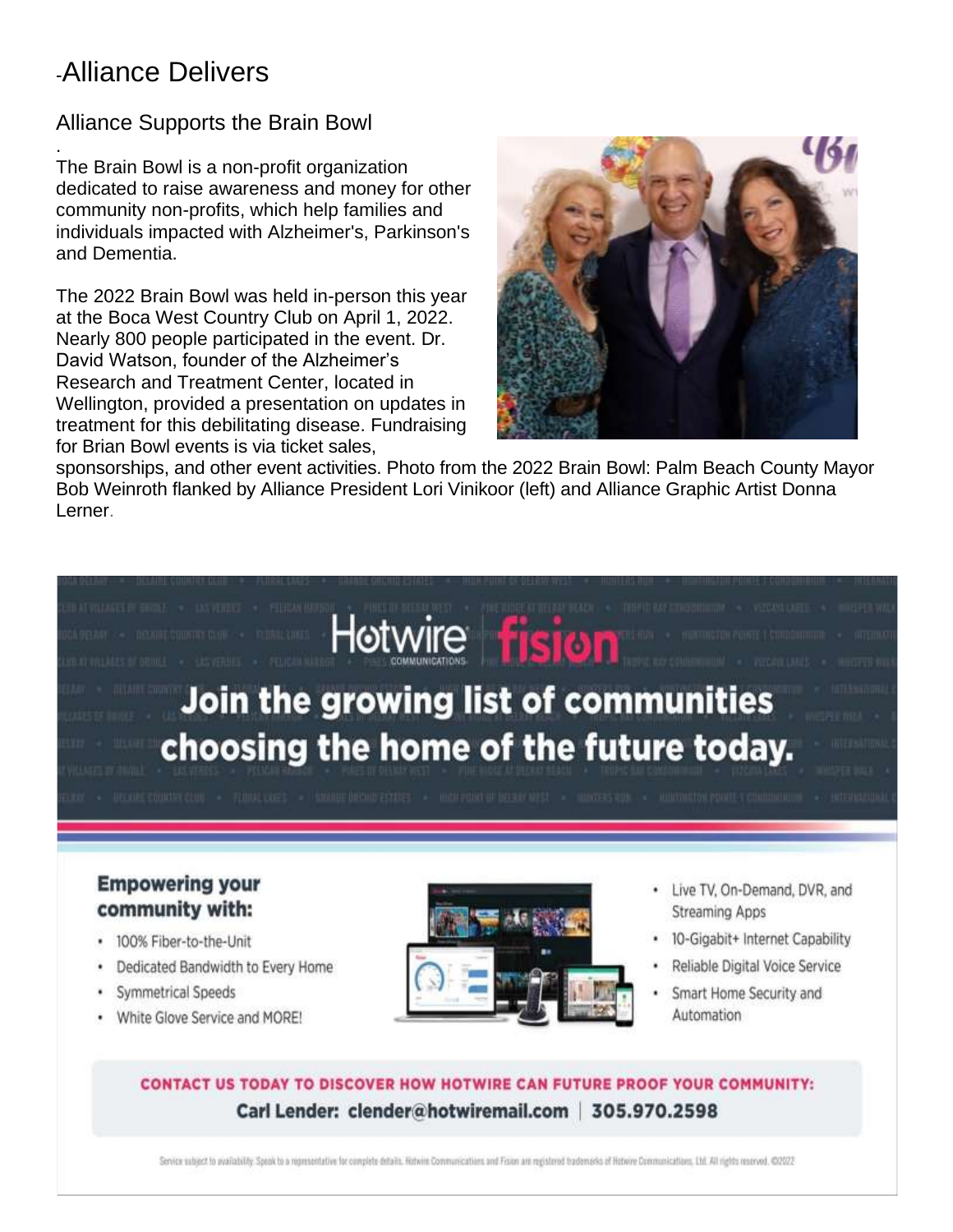#### **Preserve the Reserve**

The Alliance is extremely concerned with the County Initiated Amendment which would revise the Future Land Use Element and establish a third "Light industrial" future land use Commerce (CMR) designation.

The Alliance understands the intent of the proposed change in policy to limit industrial future land use. However, the location criteria in the proposed amendment is too extensive by including the entire State Road 7 corridor. State Road 7 between Atlantic Avenue and Clint Moore Road is 99% residential (see map). Only a small corner of Atlantic Avenue and State Road 7 is designated industrial. Light industrial/CMR uses are not compatible with the surrounding residential neighborhood.

There are three areas available for potential development (eight acres, six acres and15 acres), all of which have been up for sale for years.

The six-acre site (currently zoned AGR) was sold in March 2022. The owner is proposing a logistics center which would share the entrance to Tierra Del Rey and contain several hundred thousand square feet of office, refrigerated storage, and truck parking. The 15-acre site just south of the sixacre site is also zoned AGR and



contains an equestrian facility. These sites located in the center of residential development and sharing entrances and roadways with a residential neighborhood do not warrant a change of land use to CMR which would allow for industrial uses that are not compatible with the residential community.

The Alliance opposed the CMR land use designation south of Atlantic Avenue and urges the BCC to consider other more transitional and compatible uses such as residential, professional office and limited/general day care centers.

At the May 4, 2022 BCC Planning Commission Meeting, the BCC voted to transmit the Commercial/light industrial CMR designation for the Agricultural Reserve. Staff and the BCC will be communicating with the public and stakeholders of the Agricultural Reserve on this issue prior to the August meeting for approval of the text amendment.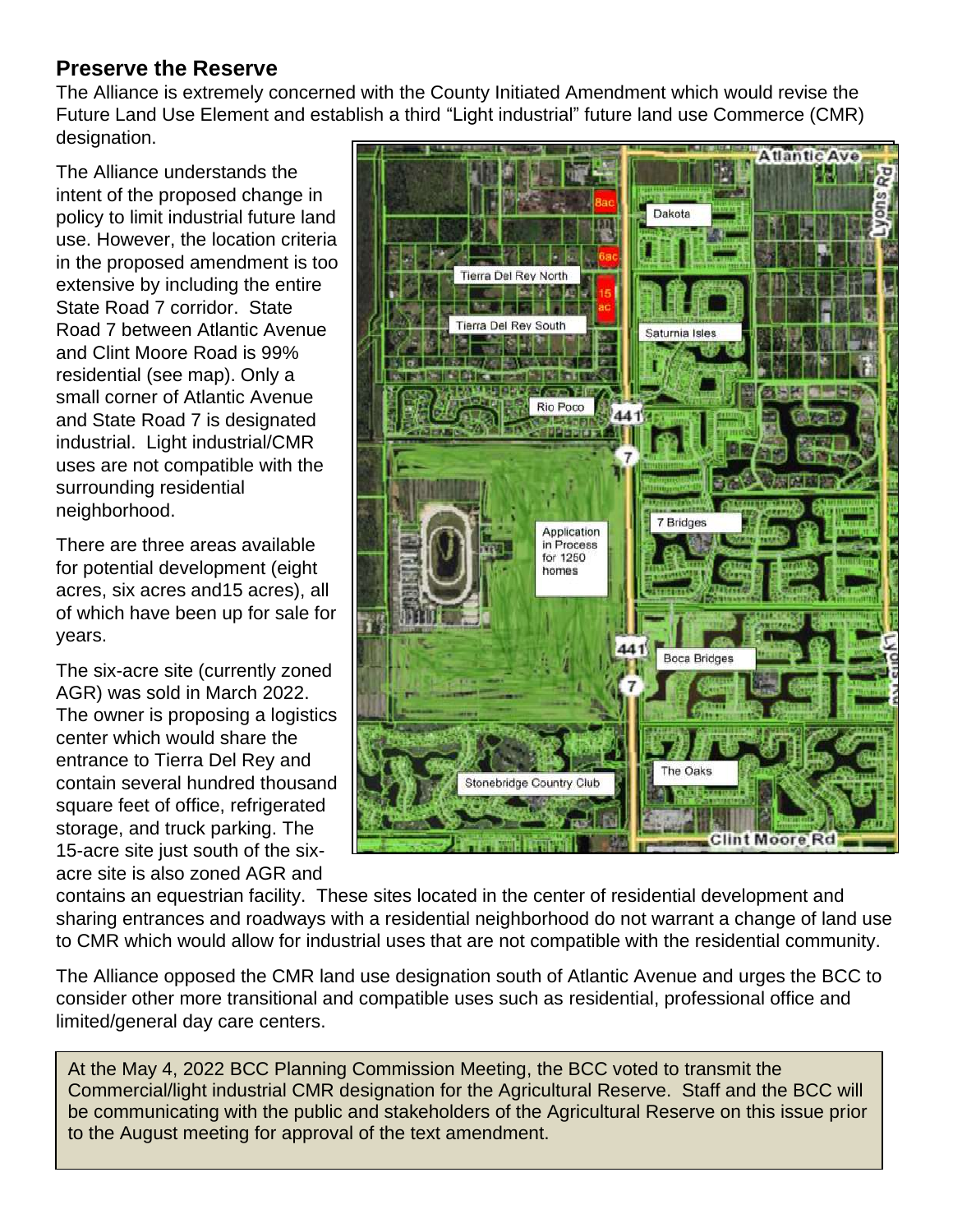#### **Too Much of a Good Thing**

The Alliance of Delray Residential Associations supports the BCC and Staff in their efforts to address housing needs of the workforce and lower income households by creating a County Initiated Amendment which would create the Future Land Use Element Essential Housing future land use designation in the Agricultural Reserve.

|                        | Total     | No. of BB | 2<br>South of BB | 3<br>Central | Δ<br><b>Atlantic</b> | 5<br>Far So. AA | б<br><b>Clint Moore</b> |
|------------------------|-----------|-----------|------------------|--------------|----------------------|-----------------|-------------------------|
|                        |           |           |                  |              |                      |                 |                         |
| Single Family          | 7,280     | 1,680     | 1,840            | ۰            | 1,040                | 2,080           | 640                     |
| Townhouse              | 4,200     | 1,440     | 720              | ٠            | 1,680                | 360             |                         |
| Apartments             | 2,520     | 600       | 600              | ۰            | 1,320                |                 |                         |
| <b>Units</b>           | 14,000    | 3,720     | 3,160            | ۰            | 4,040                | 2,440           | 640                     |
| Retail                 | 502,440   | 125,000   | 125,000          | ٠,           | 250,000              | 2,440           |                         |
| Offices over shops     | 375,030   | 93,758    | 93,758           | $\alpha$     | 187,515              | ۰               | w.                      |
| <b>Office Park</b>     | 244,970   | 122,485   | 122,485          |              |                      |                 |                         |
| Commercial             | 1,122,440 | 341,243   | 341,243          |              | 437,515              | 2,440           |                         |
| <b>Industrial Park</b> | 330,000   | $\ddot{}$ | 165,000          | $\sim$       | 165,000              | ۰               |                         |
| <b>Total Non-Res</b>   | 1,452,440 | 341,243   | 506,243          | ۰            | 602,515              | 2,440           |                         |

The location criteria appear appropriate since the Atlantic Avenue and Boynton Beach Boulevard corridors continue from the Urban/Suburban tier into the Agricultural Reserve. The Comprehensive Plan reflects the efforts to keep density low in the Agricultural Reserve, especially west of State Road 7/441. This policy supports transitioning development from higher to lower density as new construction nears the sensitive preserve lands in the most western areas. Alliance review of BCC Staff recommendations does not show a "cap" for the increase in density. To avoid unintended consequences of the change in policy, it may be appropriate to establish a limit on the number of multifamily units. There was originally an expected number of 14,000 units with total buildout of the Tier (see chart) and infrastructure within the Agricultural Reserve planned for that number. It would be



prudent to consider a cap on the number of multifamily units so buildout would occur commensurate with infrastructure improvements.

At the May 4, 2022 BCC Planning Commission meeting the BCC voted to transmit the increased density for the Agricultural Reserve. Staff and the BCC will be communicating with the public and stakeholders of the Agricultural Reserve on this issue prior to the August meeting for approval of the text amendment.

### **Community Update**

#### **Coastal High Hazard Area (CHHA) Update**

On May 4, 2022, the Board of County Commissioners approved the transmittal of an amendment which would revise the Coastal Management Element and Map Series High Hazard Area Map of the Comprehensive Plan. It updates the  *(Continued on page 6)*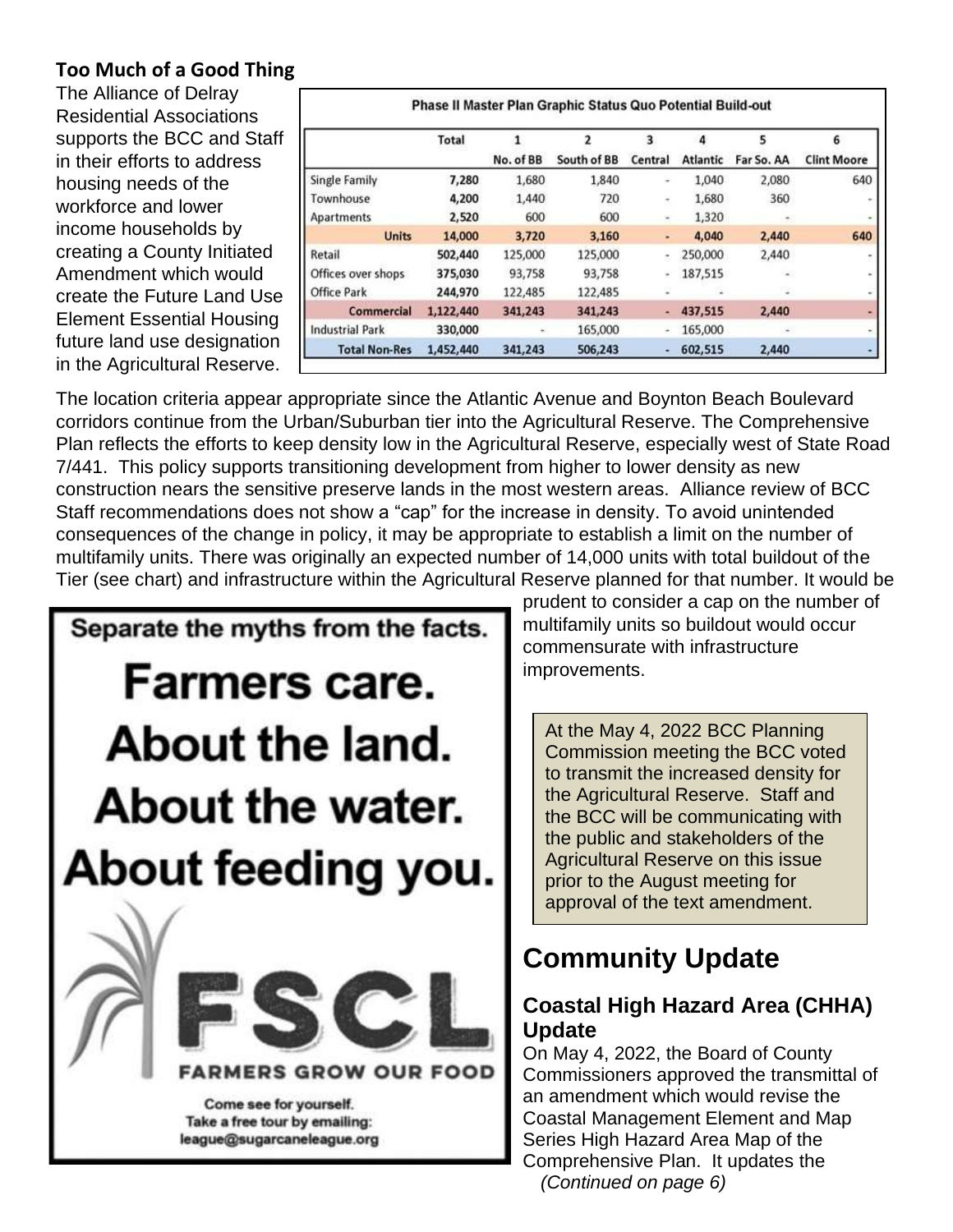#### *(Continued from page 5)*

depiction and references to the CHHA to reflect the most recent maps provided by the Florida Division of Emergency Management. This is statutory requirement for coastal local governments in order to protect human life, coastal resources, public infrastructure, and evacuation times. Subsequently, local governments then enact policies prohibiting density increases in the CHHA's. Many of the CHHA's in Palm Beach County are in municipalities. These towns and cities are required to make the appropriate changes as well.

Most updates to the CHHA's include areas near Indiantown Road, Donald Ross Road, and Federal Highway in Delray Beach. The CHHA itself is established by using a Sea, Lake, and Overland Surges from Hurricanes (SLOSH) computerized storm surge model.

#### **The Alliance supports High point West Section 2**

The Big Apple developer has filed to be a Multiple Use Planned Development (MUPD). The Alliance supports the resubmission as it provides more control over future development of the property. Photo: Alliance attending High Point West Section 2 meeting. Standing is Scott Bachman, Esq. attorney for the developer of the Big Apple Bazaar site.

#### **Delray Beach Green Market**

The market was in full swing this year with 69 vendors offering fresh produce and delicacies for humans and pets. From pickles to cheese



and special sauces to nuts and sweets the Green Market has it all along with an international flavor. Patrons can sit down and enjoy European, Mediterranean, African, and Mexican gourmet dishes.



The Delray Beach Green Market took place over the weekend of April 8<sup>th</sup>, 9<sup>th</sup>, and 10<sup>th</sup>. 2022 and marks the 60<sup>th</sup> year of what is called the "greatest show under the Delray sun."

 Booths lined the streets of Delray from the Tennis Center down to Federal Highway and up and down several side streets. Artwork, crafts, clothes, jewelry, and specialty items were offered for sale. Delray Medical Center provided important information on services provided and lots of useful items as "take-aways."

Photos: Left: Saturday Green Market. Right: Delray Medical Center's Booth at the Delray Affair.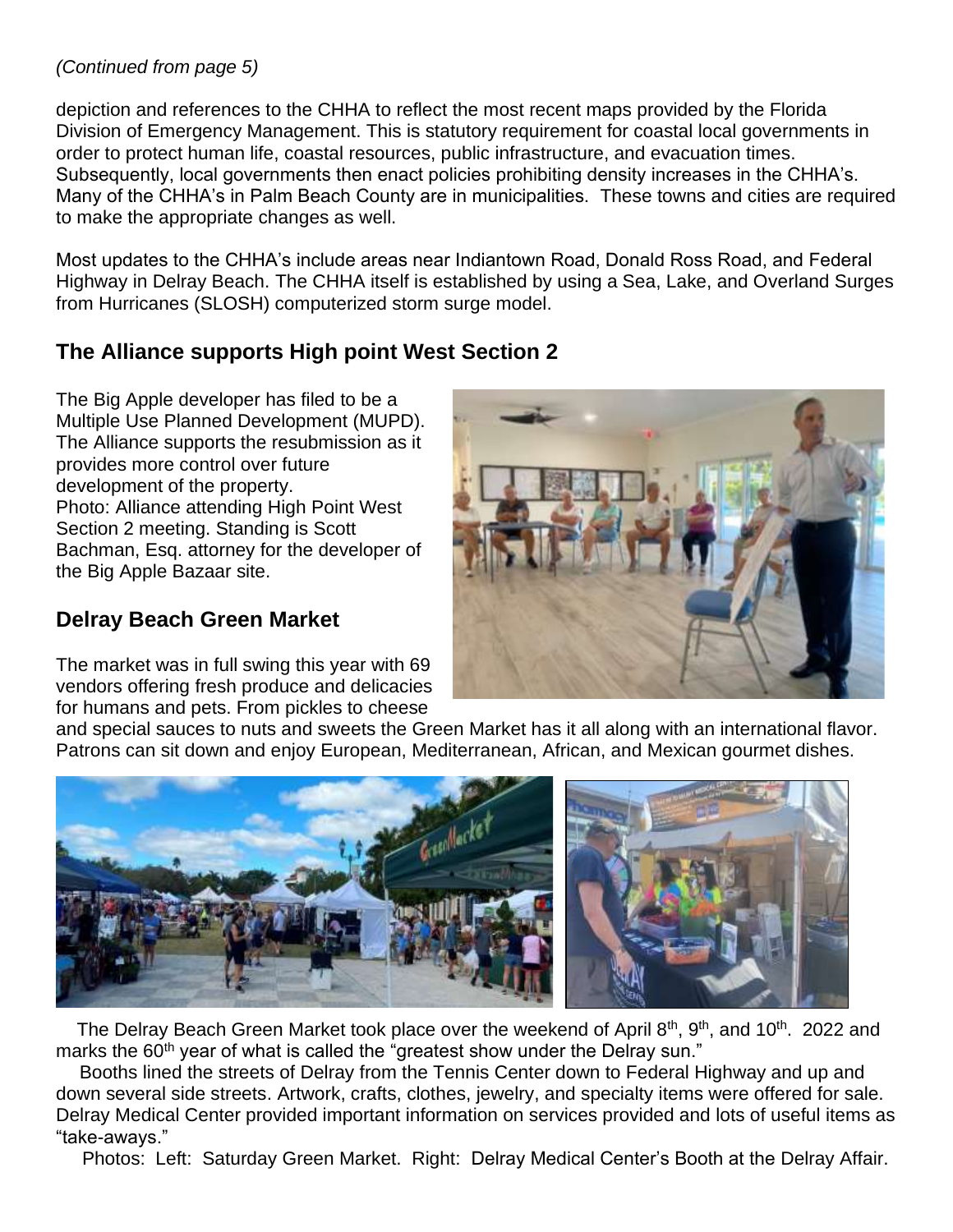### May 5, 2022, Alliance Meeting Summary

#### Administrative items

- The Alliance will be working to control property casualty insurance rates during the next legislative session.
- Annual breakfast will be held on June 3, 2022. All member delegates, Presidents and Alternatives have received invitations.
- Zoom meetings will be held during the summer hiatus in July and August.
- Fire Rescue Chief Pete Hund introduced the new PBC Fire Rescue Chief Patrick Kennedy who addressed the group.
- U.S. Representative Lois Frankel spoke on her fall prevention initiative and sponsored bill.

#### Monthly Program

- PBSO Sheriff's Office Major Christopher Keane and Chief Rob Sandt paid homage and thanks to the men and women who help the community.
- PBSO Sergeant Scott Yoder provided a video presentation of the dangers of speeding. The goal for giving out tickets is public education. Often that means posting warnings regarding speeding on the roadways. Warnings and Citations are written for the speeders. Sgt. Yoder advised that drivers move their vehicles away from aggressive drivers, and, of course, wear seat belts.
- Captain Levy of the Volunteers Against Scam Team (VAST) warned against many different types of scams. He advised that everyone should educate



Tired of not being able to get things done? Does your Board of Directors want to be more effective?

Contact us today for a free one hour governing document review. Mention this ad when calling. Telephone: (561)750-3456

> **Gerstin & Associates Full Service Community Association Law Firm**

themselves against scams. Before doing anything 'Think first - React last'.

• Chairman Joel Harris of the Shield Group made a presentation about association security. A video will be mailed regarding this innovative technology. The attendees were also able to view the Vehicle Homicide Unit, part of the motorcycle fleet, and S.W.A.T. vehicle outside of the Civic Center following the meeting. The Alliance thanks PBSO and especially Major Keane, Captain Sandt and the special teams that provided input for this informative meeting.

The meeting was adjourned at 10:45 AM.

.

Respectfully submitted by Carol Klausner, Secretary.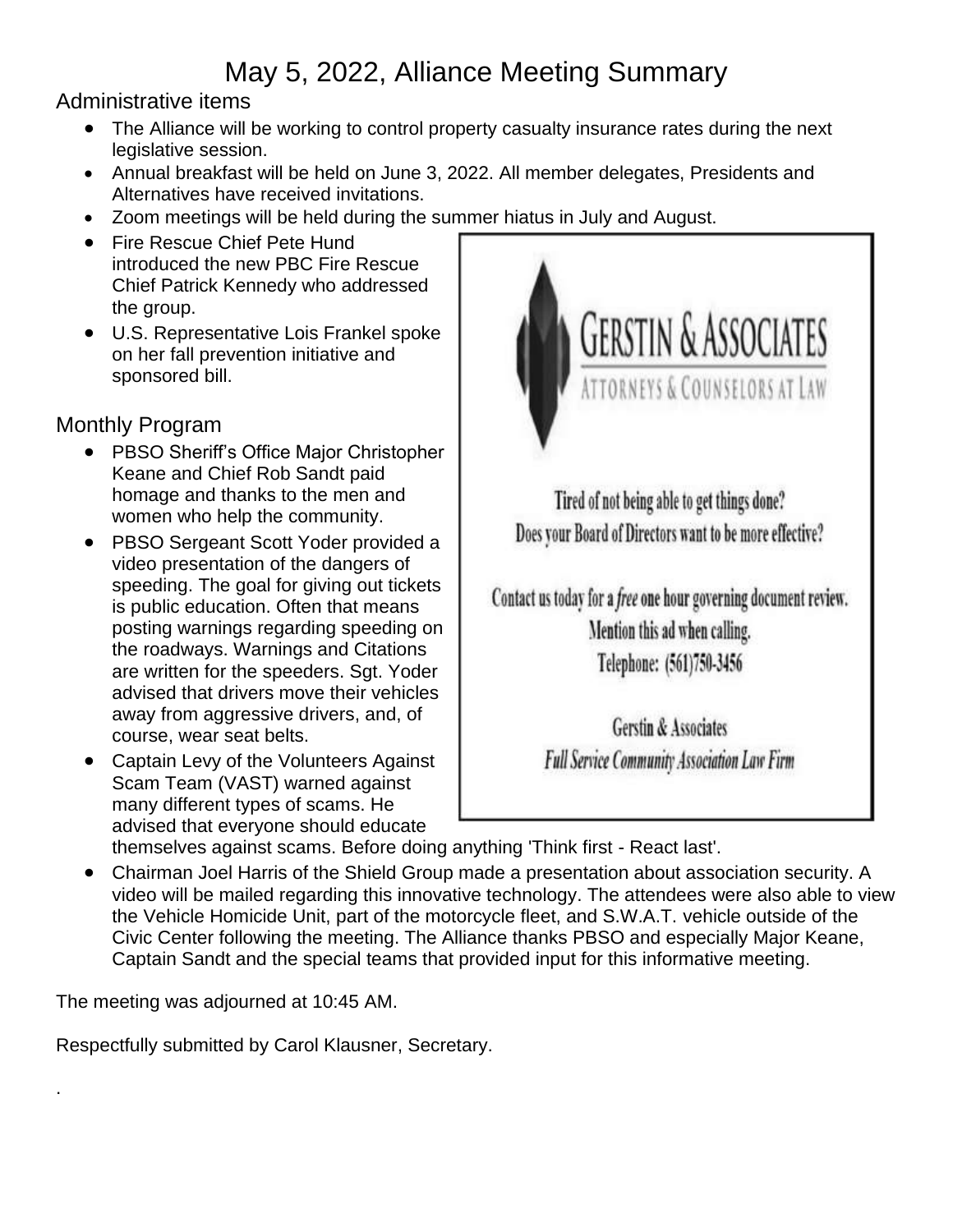

### **PBSO Presentation May 4, 2022**









**What a Meeting! Photo above: Captain Rob Sandt, PBSO District 4** 

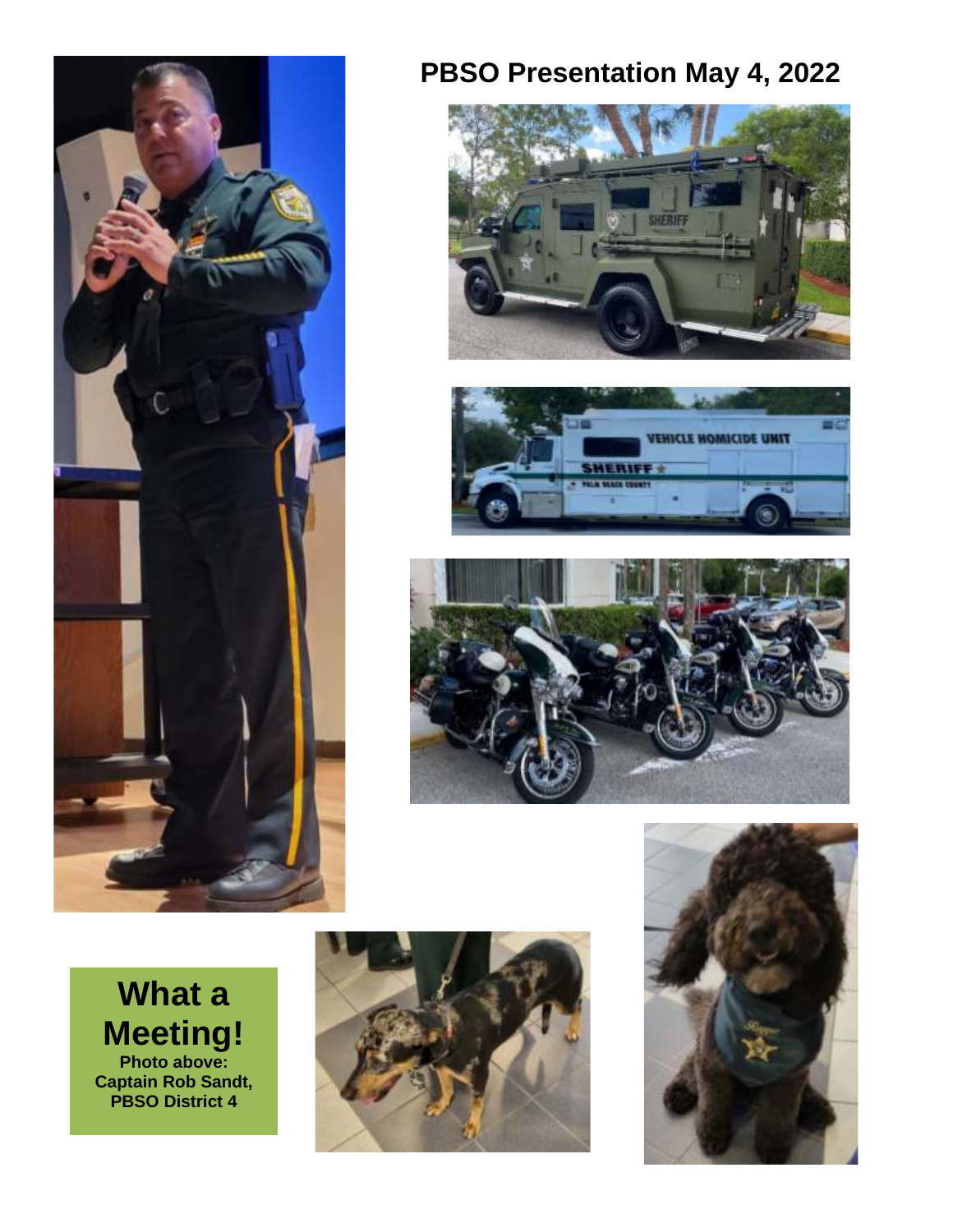

Community **Association** Program

# The 1<sup>st</sup> Choice in Security for **Community Associations!**

**Specializing in Bulk Agreements** 

24/7 Monitoring & Service with Over 145 Years of Experience in Security

World Class, Concierge-style Customer Care from our Dedicated Team

### 954-290-7576 - 800-878-7806

www.adt.com/community-associations



#### **Association Loans:\***

- · No Personal Guarantees
- . No Liens Placed on Units
- . Low Closing Costs
- · Competitive Rates
- · Lines of Credit to Fund Wind Storm Deductibles
- . Loans for Repairs and Improvements
- · Insurance Premium Financing

#### **Lockbox Services:**

- · Automatic Exception Processing
- · Interest on Interest on Association
- NOW and Money Market Accounts
- · Complete Online Interface
- · Online Payments Accepted

#### **FIVE STAR BAUER RATING®**



WWW.SHIELDGROUPTECH.COM/RESIDENTIAL

**SHIELD GROUP**